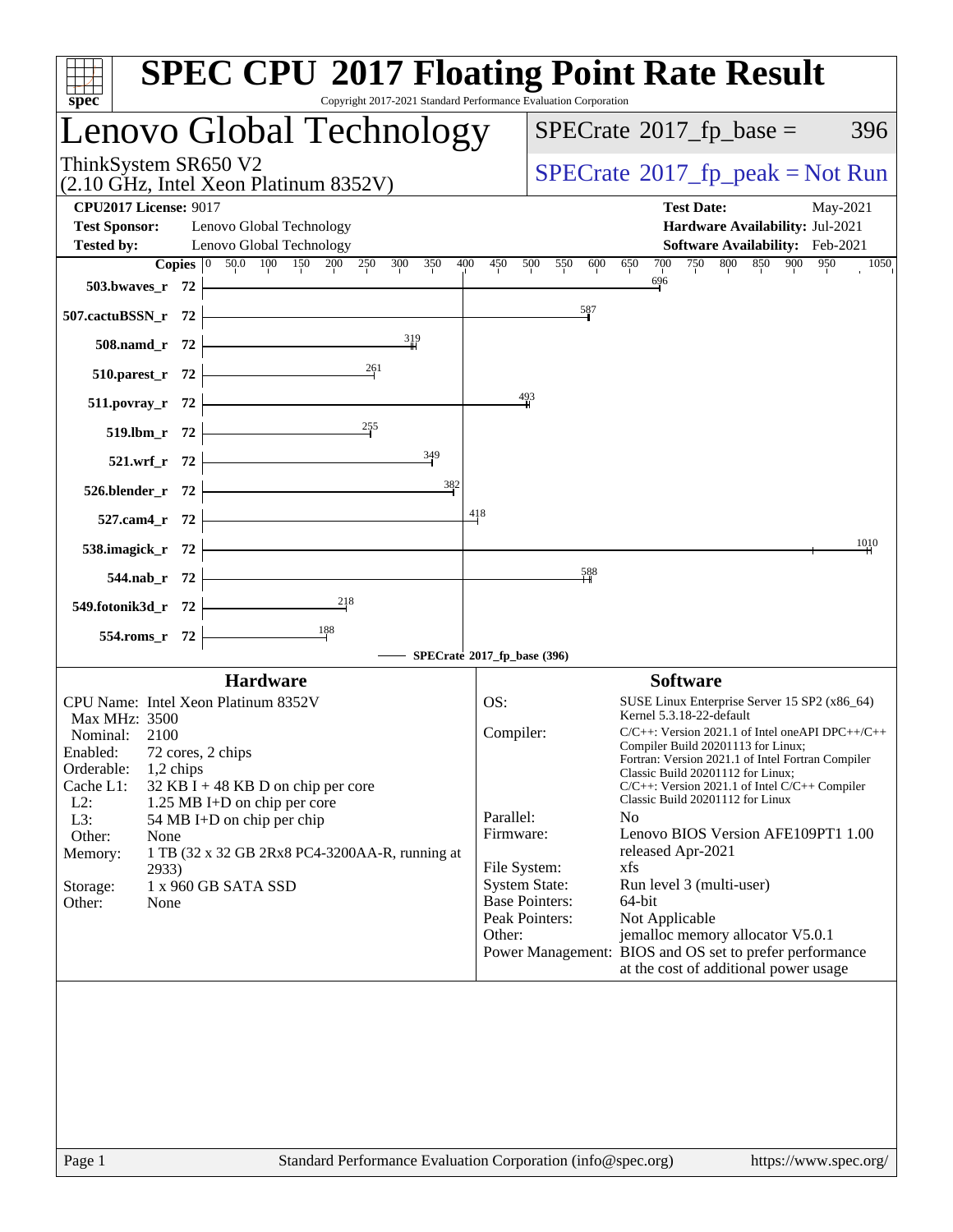

## Lenovo Global Technology

(2.10 GHz, Intel Xeon Platinum 8352V)

 $SPECTate@2017_fp\_base = 396$ 

### ThinkSystem SR650 V2<br>(2.10 GHz, Intel Year Platinum 8352V)

**[Test Sponsor:](http://www.spec.org/auto/cpu2017/Docs/result-fields.html#TestSponsor)** Lenovo Global Technology **[Hardware Availability:](http://www.spec.org/auto/cpu2017/Docs/result-fields.html#HardwareAvailability)** Jul-2021 **[Tested by:](http://www.spec.org/auto/cpu2017/Docs/result-fields.html#Testedby)** Lenovo Global Technology **[Software Availability:](http://www.spec.org/auto/cpu2017/Docs/result-fields.html#SoftwareAvailability)** Feb-2021

**[CPU2017 License:](http://www.spec.org/auto/cpu2017/Docs/result-fields.html#CPU2017License)** 9017 **[Test Date:](http://www.spec.org/auto/cpu2017/Docs/result-fields.html#TestDate)** May-2021

#### **[Results Table](http://www.spec.org/auto/cpu2017/Docs/result-fields.html#ResultsTable)**

|                                   | <b>Base</b>   |                |             |                |       |                | <b>Peak</b> |               |                |              |                |              |                |              |
|-----------------------------------|---------------|----------------|-------------|----------------|-------|----------------|-------------|---------------|----------------|--------------|----------------|--------------|----------------|--------------|
| <b>Benchmark</b>                  | <b>Copies</b> | <b>Seconds</b> | Ratio       | <b>Seconds</b> | Ratio | <b>Seconds</b> | Ratio       | <b>Copies</b> | <b>Seconds</b> | <b>Ratio</b> | <b>Seconds</b> | <b>Ratio</b> | <b>Seconds</b> | <b>Ratio</b> |
| 503.bwayes_r                      | 72            | 1038           | 696         | 1038           | 696   | 1039           | 695         |               |                |              |                |              |                |              |
| 507.cactuBSSN r                   | 72            | 155            | 588         | <b>155</b>     | 587   | 155            | 586         |               |                |              |                |              |                |              |
| $508$ .namd $r$                   | 72            | 215            | 317         | 214            | 319   | 211            | 325         |               |                |              |                |              |                |              |
| 510.parest_r                      | 72            | 723            | 260         | 722            | 261   | 723            | 261         |               |                |              |                |              |                |              |
| 511.povray_r                      | 72            | 338            | 497         | 341            | 493   | 341            | 493         |               |                |              |                |              |                |              |
| 519.lbm r                         | 72            | 297            | 255         | 298            | 255   | 298            | 255         |               |                |              |                |              |                |              |
| $521.wrf_r$                       | 72            | 463            | 349         | 463            | 349   | 462            | 349         |               |                |              |                |              |                |              |
| 526.blender r                     | 72            | 287            | 383         | 288            | 381   | 287            | 382         |               |                |              |                |              |                |              |
| $527$ .cam $4r$                   | 72            | 301            | 418         | <b>301</b>     | 418   | 301            | 418         |               |                |              |                |              |                |              |
| 538.imagick_r                     | 72            | 177            | <b>1010</b> | 176            | 1020  | 193            | 928         |               |                |              |                |              |                |              |
| 544.nab r                         | 72            | 209            | 580         | 205            | 591   | 206            | 588         |               |                |              |                |              |                |              |
| 549.fotonik3d r                   | 72            | 1286           | 218         | 1287           | 218   | 1289           | 218         |               |                |              |                |              |                |              |
| $554$ .roms_r                     | 72            | 607            | 188         | 608            | 188   | 609            | 188         |               |                |              |                |              |                |              |
| $SPECrate^{\circ}2017$ _fp_base = |               |                |             |                |       |                |             |               |                |              |                |              |                |              |
| $SPECrate^{\circ}2017$ fp peak =  |               |                |             | <b>Not Run</b> |       |                |             |               |                |              |                |              |                |              |

Results appear in the [order in which they were run](http://www.spec.org/auto/cpu2017/Docs/result-fields.html#RunOrder). Bold underlined text [indicates a median measurement.](http://www.spec.org/auto/cpu2017/Docs/result-fields.html#Median)

#### **[Submit Notes](http://www.spec.org/auto/cpu2017/Docs/result-fields.html#SubmitNotes)**

 The numactl mechanism was used to bind copies to processors. The config file option 'submit' was used to generate numactl commands to bind each copy to a specific processor. For details, please see the config file.

### **[Operating System Notes](http://www.spec.org/auto/cpu2017/Docs/result-fields.html#OperatingSystemNotes)**

Stack size set to unlimited using "ulimit -s unlimited"

#### **[Environment Variables Notes](http://www.spec.org/auto/cpu2017/Docs/result-fields.html#EnvironmentVariablesNotes)**

Environment variables set by runcpu before the start of the run: LD\_LIBRARY\_PATH = "/home/cpu2017-1.1.5-ic2021.1-revA-update1/lib/intel64:/home/cpu2017-1.1 .5-ic2021.1-revA-update1/je5.0.1-64" MALLOC\_CONF = "retain:true"

#### **[General Notes](http://www.spec.org/auto/cpu2017/Docs/result-fields.html#GeneralNotes)**

 Binaries compiled on a system with 1x Intel Core i9-7940X CPU + 64GB RAM memory using openSUSE Leap 15.2 Transparent Huge Pages enabled by default

#### **(Continued on next page)**

Page 2 Standard Performance Evaluation Corporation [\(info@spec.org\)](mailto:info@spec.org) <https://www.spec.org/>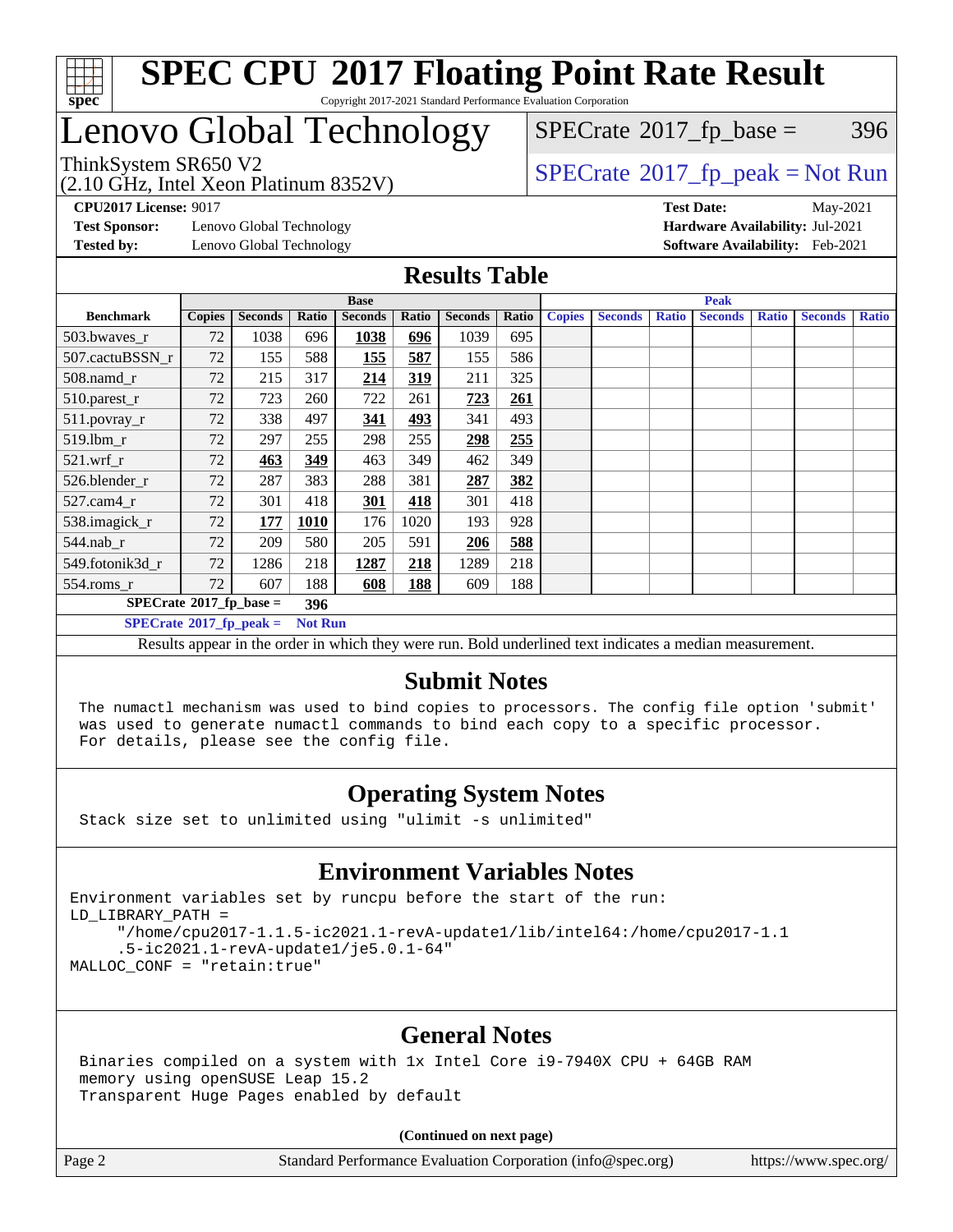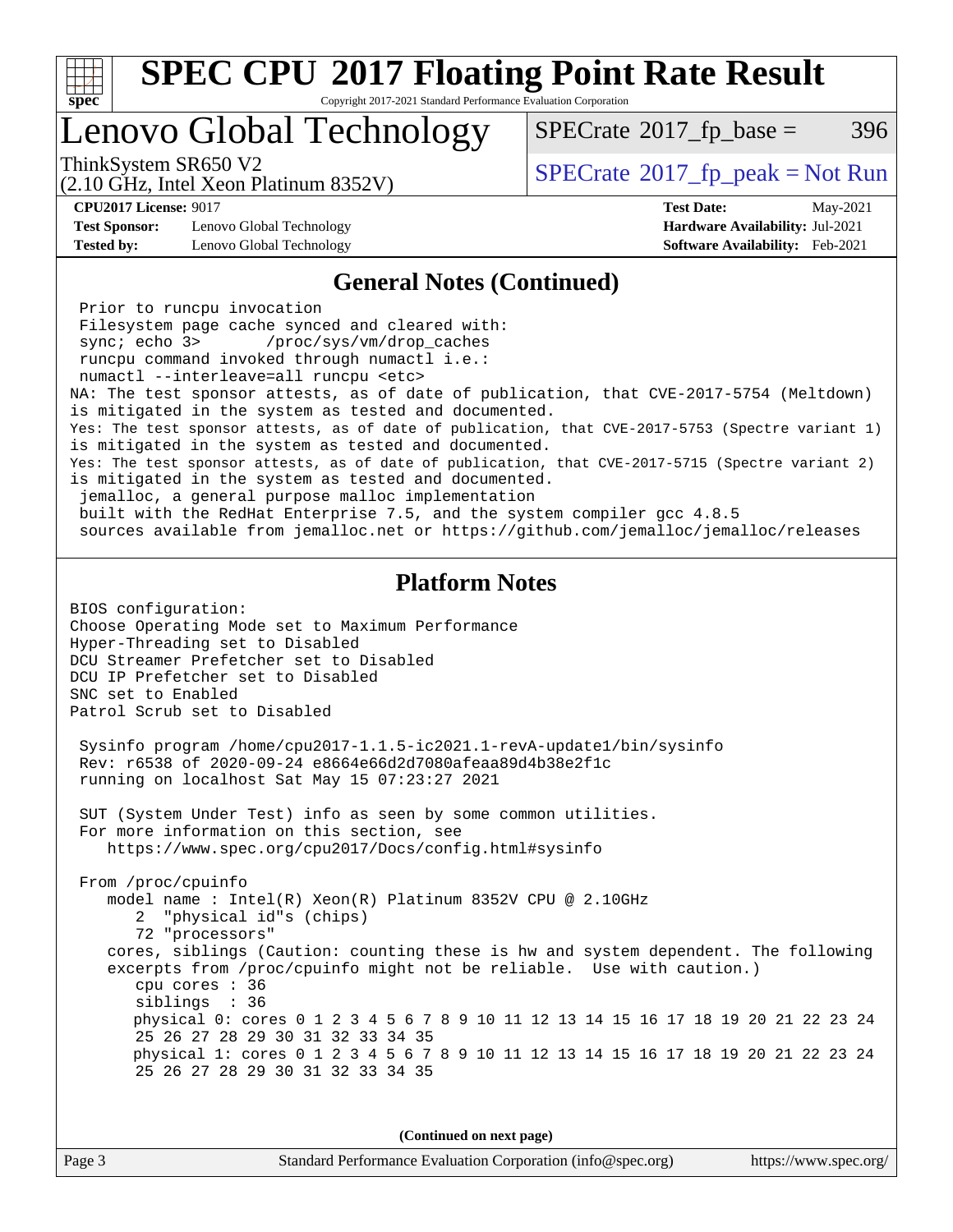

# **[SPEC CPU](http://www.spec.org/auto/cpu2017/Docs/result-fields.html#SPECCPU2017FloatingPointRateResult)[2017 Floating Point Rate Result](http://www.spec.org/auto/cpu2017/Docs/result-fields.html#SPECCPU2017FloatingPointRateResult)**

Copyright 2017-2021 Standard Performance Evaluation Corporation

### Lenovo Global Technology

 $SPECTate@2017_fp\_base = 396$ 

(2.10 GHz, Intel Xeon Platinum 8352V)

ThinkSystem SR650 V2<br>
(2.10 GHz, Intel Xeon Platinum 8352V) [SPECrate](http://www.spec.org/auto/cpu2017/Docs/result-fields.html#SPECrate2017fppeak)®[2017\\_fp\\_peak = N](http://www.spec.org/auto/cpu2017/Docs/result-fields.html#SPECrate2017fppeak)ot Run

**[Test Sponsor:](http://www.spec.org/auto/cpu2017/Docs/result-fields.html#TestSponsor)** Lenovo Global Technology **[Hardware Availability:](http://www.spec.org/auto/cpu2017/Docs/result-fields.html#HardwareAvailability)** Jul-2021 **[Tested by:](http://www.spec.org/auto/cpu2017/Docs/result-fields.html#Testedby)** Lenovo Global Technology **[Software Availability:](http://www.spec.org/auto/cpu2017/Docs/result-fields.html#SoftwareAvailability)** Feb-2021

**[CPU2017 License:](http://www.spec.org/auto/cpu2017/Docs/result-fields.html#CPU2017License)** 9017 **[Test Date:](http://www.spec.org/auto/cpu2017/Docs/result-fields.html#TestDate)** May-2021

#### **[Platform Notes \(Continued\)](http://www.spec.org/auto/cpu2017/Docs/result-fields.html#PlatformNotes)**

| From lscpu:                 |                                                                                      |
|-----------------------------|--------------------------------------------------------------------------------------|
| Architecture:               | x86 64                                                                               |
| $CPU$ op-mode( $s$ ):       | $32$ -bit, $64$ -bit                                                                 |
| Byte Order:                 | Little Endian                                                                        |
| Address sizes:              | 46 bits physical, 57 bits virtual                                                    |
| CPU(s):                     | 72                                                                                   |
| On-line CPU(s) list: $0-71$ |                                                                                      |
| Thread(s) per core:         | $\mathbf{1}$                                                                         |
| $Core(s)$ per socket:       | 36                                                                                   |
| Socket(s):                  | $\overline{a}$                                                                       |
| NUMA $node(s):$             | $\overline{4}$                                                                       |
| Vendor ID:                  | GenuineIntel                                                                         |
| CPU family:                 | 6                                                                                    |
| Model:                      | 106                                                                                  |
| Model name:                 | Intel(R) Xeon(R) Platinum 8352V CPU @ 2.10GHz                                        |
| Stepping:                   | 6                                                                                    |
| CPU MHz:                    | 2500.000                                                                             |
| BogoMIPS:                   | 4200.00                                                                              |
| Virtualization:             | $VT - x$                                                                             |
| L1d cache:                  | 48K                                                                                  |
| Lli cache:                  | 32K                                                                                  |
| L2 cache:                   | 1280K                                                                                |
| L3 cache:                   | 55296K                                                                               |
| NUMA $node0$ $CPU(s):$      | $0 - 17$                                                                             |
| NUMA nodel $CPU(s):$        | $18 - 35$                                                                            |
| NUMA $node2$ $CPU(s):$      | $36 - 53$                                                                            |
| NUMA node3 CPU(s):          | $54 - 71$                                                                            |
| Flaqs:                      | fpu vme de pse tsc msr pae mce cx8 apic sep mtrr pge mca cmov                        |
|                             | pat pse36 clflush dts acpi mmx fxsr sse sse2 ss ht tm pbe syscall nx pdpelgb rdtscp  |
|                             | lm constant_tsc art arch_perfmon pebs bts rep_good nopl xtopology nonstop_tsc cpuid  |
|                             | aperfmperf pni pclmulqdq dtes64 ds_cpl vmx smx est tm2 ssse3 sdbg fma cx16 xtpr pdcm |
|                             | pcid dca sse4_1 sse4_2 x2apic movbe popcnt tsc_deadline_timer aes xsave avx f16c     |
|                             | rdrand lahf_lm abm 3dnowprefetch cpuid_fault epb cat_13 invpcid_single ssbd mba ibrs |
|                             | ibpb stibp ibrs_enhanced tpr_shadow vnmi flexpriority ept vpid ept_ad fsgsbase       |
|                             | tsc_adjust bmil hle avx2 smep bmi2 erms invpcid rtm cqm rdt_a avx512f avx512dq       |
|                             | rdseed adx smap avx512ifma clflushopt clwb intel_pt avx512cd sha_ni avx512bw         |
|                             | avx512vl xsaveopt xsavec xgetbvl xsaves cqm_llc cqm_occup_llc cqm_mbm_total          |
|                             | cqm_mbm_local wbnoinvd dtherm ida arat pln pts avx512vbmi umip pku ospke             |
|                             | avx512_vbmi2 gfni vaes vpclmulqdq avx512_vnni avx512_bitalg tme avx512_vpopcntdq     |
|                             | la57 rdpid md_clear pconfig flush_11d arch_capabilities                              |
|                             |                                                                                      |
| /proc/cpuinfo cache data    |                                                                                      |
| cache size : 55296 KB       |                                                                                      |
|                             | From numactl --hardware WARNING: a numactl 'node' might or might not correspond to a |
| physical chip.              |                                                                                      |
| $available: 4 nodes (0-3)$  |                                                                                      |
|                             |                                                                                      |
|                             |                                                                                      |

**(Continued on next page)**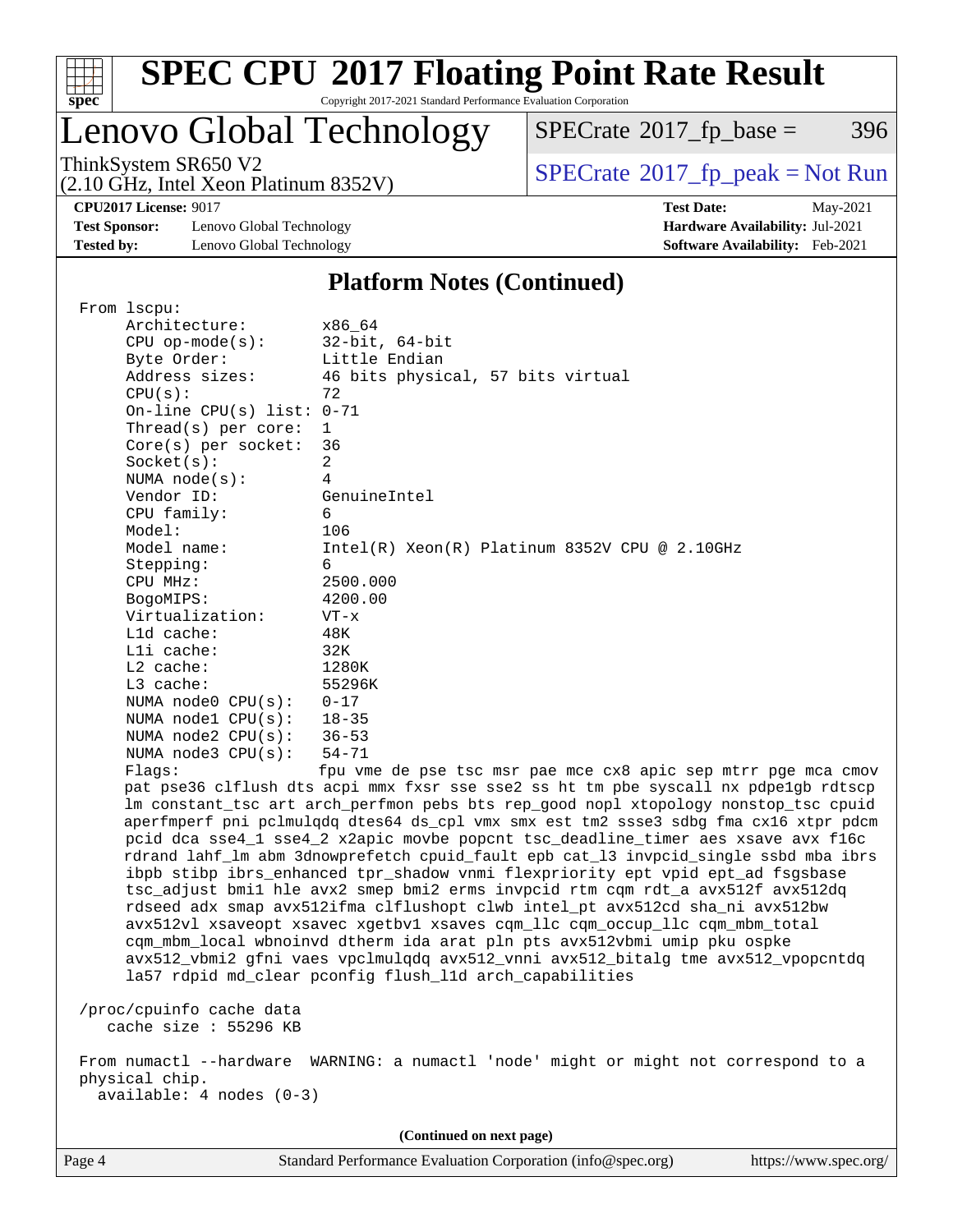

### Lenovo Global Technology

 $SPECTate@2017_fp\_base = 396$ 

(2.10 GHz, Intel Xeon Platinum 8352V)

ThinkSystem SR650 V2<br>(2.10 GHz, Intel Xeon Platinum 8352V)  $\vert$  [SPECrate](http://www.spec.org/auto/cpu2017/Docs/result-fields.html#SPECrate2017fppeak)®[2017\\_fp\\_peak = N](http://www.spec.org/auto/cpu2017/Docs/result-fields.html#SPECrate2017fppeak)ot Run

**[Test Sponsor:](http://www.spec.org/auto/cpu2017/Docs/result-fields.html#TestSponsor)** Lenovo Global Technology **[Hardware Availability:](http://www.spec.org/auto/cpu2017/Docs/result-fields.html#HardwareAvailability)** Jul-2021 **[Tested by:](http://www.spec.org/auto/cpu2017/Docs/result-fields.html#Testedby)** Lenovo Global Technology **[Software Availability:](http://www.spec.org/auto/cpu2017/Docs/result-fields.html#SoftwareAvailability)** Feb-2021

**[CPU2017 License:](http://www.spec.org/auto/cpu2017/Docs/result-fields.html#CPU2017License)** 9017 **[Test Date:](http://www.spec.org/auto/cpu2017/Docs/result-fields.html#TestDate)** May-2021

#### **[Platform Notes \(Continued\)](http://www.spec.org/auto/cpu2017/Docs/result-fields.html#PlatformNotes)**

 node 0 cpus: 0 1 2 3 4 5 6 7 8 9 10 11 12 13 14 15 16 17 node 0 size: 257600 MB node 0 free: 257223 MB node 1 cpus: 18 19 20 21 22 23 24 25 26 27 28 29 30 31 32 33 34 35 node 1 size: 258043 MB node 1 free: 257770 MB node 2 cpus: 36 37 38 39 40 41 42 43 44 45 46 47 48 49 50 51 52 53 node 2 size: 258043 MB node 2 free: 257785 MB node 3 cpus: 54 55 56 57 58 59 60 61 62 63 64 65 66 67 68 69 70 71 node 3 size: 258040 MB node 3 free: 257734 MB node distances: node 0 1 2 3 0: 10 11 20 20 1: 11 10 20 20 2: 20 20 10 11 3: 20 20 11 10 From /proc/meminfo MemTotal: 1056488864 kB HugePages\_Total: 0 Hugepagesize: 2048 kB /usr/bin/lsb\_release -d SUSE Linux Enterprise Server 15 SP2 From /etc/\*release\* /etc/\*version\* os-release: NAME="SLES" VERSION="15-SP2" VERSION\_ID="15.2" PRETTY\_NAME="SUSE Linux Enterprise Server 15 SP2" ID="sles" ID\_LIKE="suse" ANSI\_COLOR="0;32" CPE\_NAME="cpe:/o:suse:sles:15:sp2" uname -a: Linux localhost 5.3.18-22-default #1 SMP Wed Jun 3 12:16:43 UTC 2020 (720aeba) x86\_64 x86\_64 x86\_64 GNU/Linux Kernel self-reported vulnerability status: CVE-2018-12207 (iTLB Multihit): Not affected CVE-2018-3620 (L1 Terminal Fault): Not affected Microarchitectural Data Sampling: Not affected **(Continued on next page)**

Page 5 Standard Performance Evaluation Corporation [\(info@spec.org\)](mailto:info@spec.org) <https://www.spec.org/>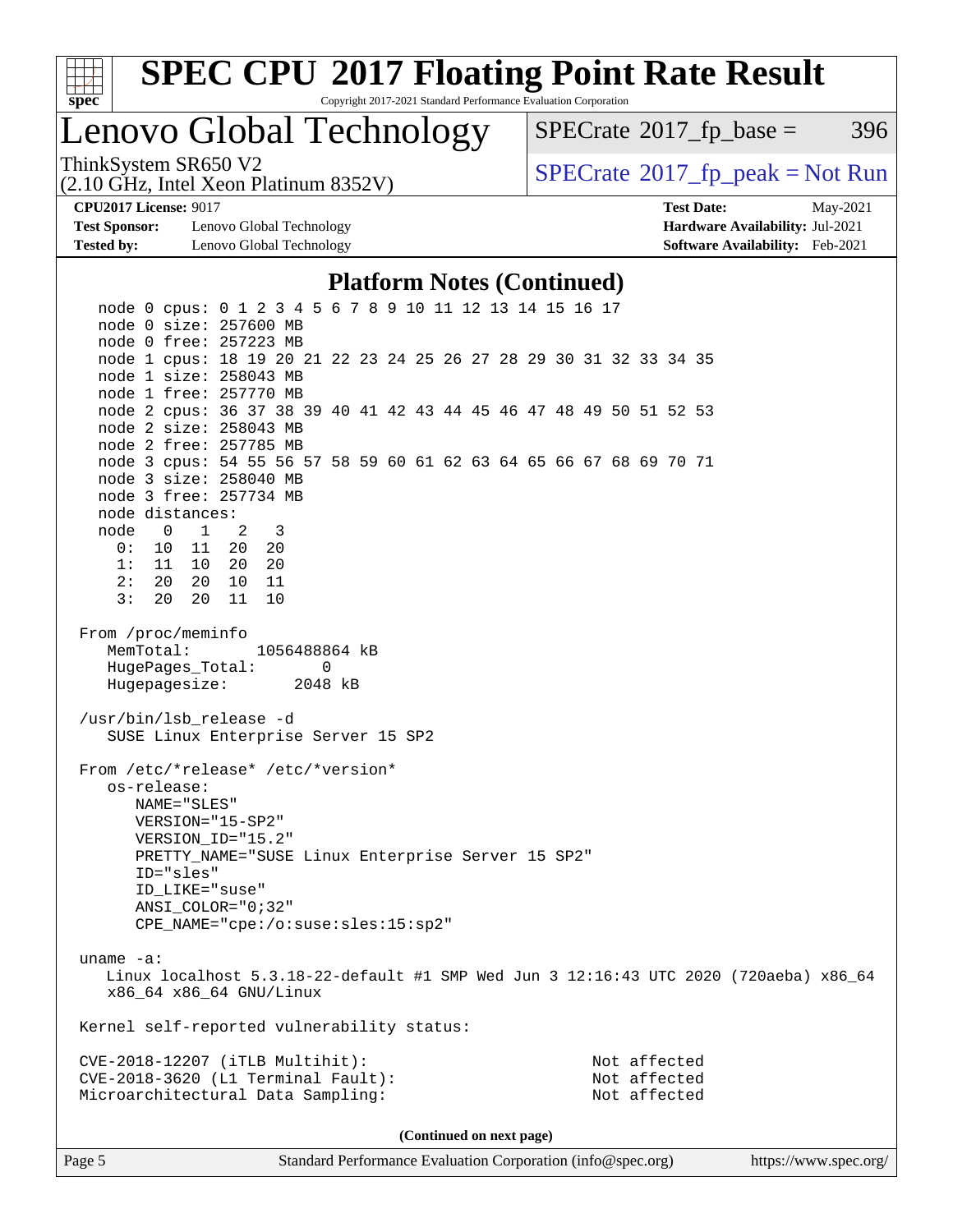

### Lenovo Global Technology

 $SPECTate@2017_fp\_base = 396$ 

(2.10 GHz, Intel Xeon Platinum 8352V)

ThinkSystem SR650 V2<br>  $\begin{array}{c} \text{SPECTB} \\ \text{SPECTB} \\ \text{SPECTB} \end{array}$   $\begin{array}{c} \text{SPECTB} \\ \text{SPECTB} \\ \text{SPECTB} \end{array}$   $\begin{array}{c} \text{SPECTB} \\ \text{SPECTB} \\ \text{SPECTB} \end{array}$ 

**[Test Sponsor:](http://www.spec.org/auto/cpu2017/Docs/result-fields.html#TestSponsor)** Lenovo Global Technology **[Hardware Availability:](http://www.spec.org/auto/cpu2017/Docs/result-fields.html#HardwareAvailability)** Jul-2021 **[Tested by:](http://www.spec.org/auto/cpu2017/Docs/result-fields.html#Testedby)** Lenovo Global Technology **[Software Availability:](http://www.spec.org/auto/cpu2017/Docs/result-fields.html#SoftwareAvailability)** Feb-2021

**[CPU2017 License:](http://www.spec.org/auto/cpu2017/Docs/result-fields.html#CPU2017License)** 9017 **[Test Date:](http://www.spec.org/auto/cpu2017/Docs/result-fields.html#TestDate)** May-2021

#### **[Platform Notes \(Continued\)](http://www.spec.org/auto/cpu2017/Docs/result-fields.html#PlatformNotes)**

Page 6 Standard Performance Evaluation Corporation [\(info@spec.org\)](mailto:info@spec.org) <https://www.spec.org/> CVE-2017-5754 (Meltdown): Not affected CVE-2018-3639 (Speculative Store Bypass): Mitigation: Speculative Store Bypass disabled via prctl and seccompany and the second second seconds of the second seconds of the seconds of the seconds of the seconds of CVE-2017-5753 (Spectre variant 1): Mitigation: usercopy/swapgs barriers and user pointer sanitization CVE-2017-5715 (Spectre variant 2): Mitigation: Enhanced IBRS, IBPB: conditional, RSB filling CVE-2020-0543 (Special Register Buffer Data Sampling): Not affected CVE-2019-11135 (TSX Asynchronous Abort): Not affected run-level 3 May 15 07:21 SPEC is set to: /home/cpu2017-1.1.5-ic2021.1-revA-update1 Filesystem Type Size Used Avail Use% Mounted on<br>
/dev/sdb2 xfs 893G 82G 811G 10% / /dev/sdb2 xfs 893G 82G 811G 10% / From /sys/devices/virtual/dmi/id Vendor: Lenovo Product: ThinkSystem SR650 V2 MB Product Family: ThinkSystem Serial: 1234567890 Additional information from dmidecode follows. WARNING: Use caution when you interpret this section. The 'dmidecode' program reads system data which is "intended to allow hardware to be accurately determined", but the intent may not be met, as there are frequent changes to hardware, firmware, and the "DMTF SMBIOS" standard. Memory: 32x Samsung M393A4G43AB3-CWE 32 GB 2 rank 3200, configured at 2933 BIOS: BIOS Vendor: Lenovo BIOS Version: AFE109PT1-1.00 BIOS Date: 04/28/2021 BIOS Revision: 1.0 Firmware Revision: 1.0 (End of data from sysinfo program) **[Compiler Version Notes](http://www.spec.org/auto/cpu2017/Docs/result-fields.html#CompilerVersionNotes)** ============================================================================== C  $| 519.1bm_r(base) 538.imagick_r(base) 544.nab_r(base)$ ------------------------------------------------------------------------------ Intel(R) oneAPI DPC++/C++ Compiler for applications running on Intel(R) 64, **(Continued on next page)**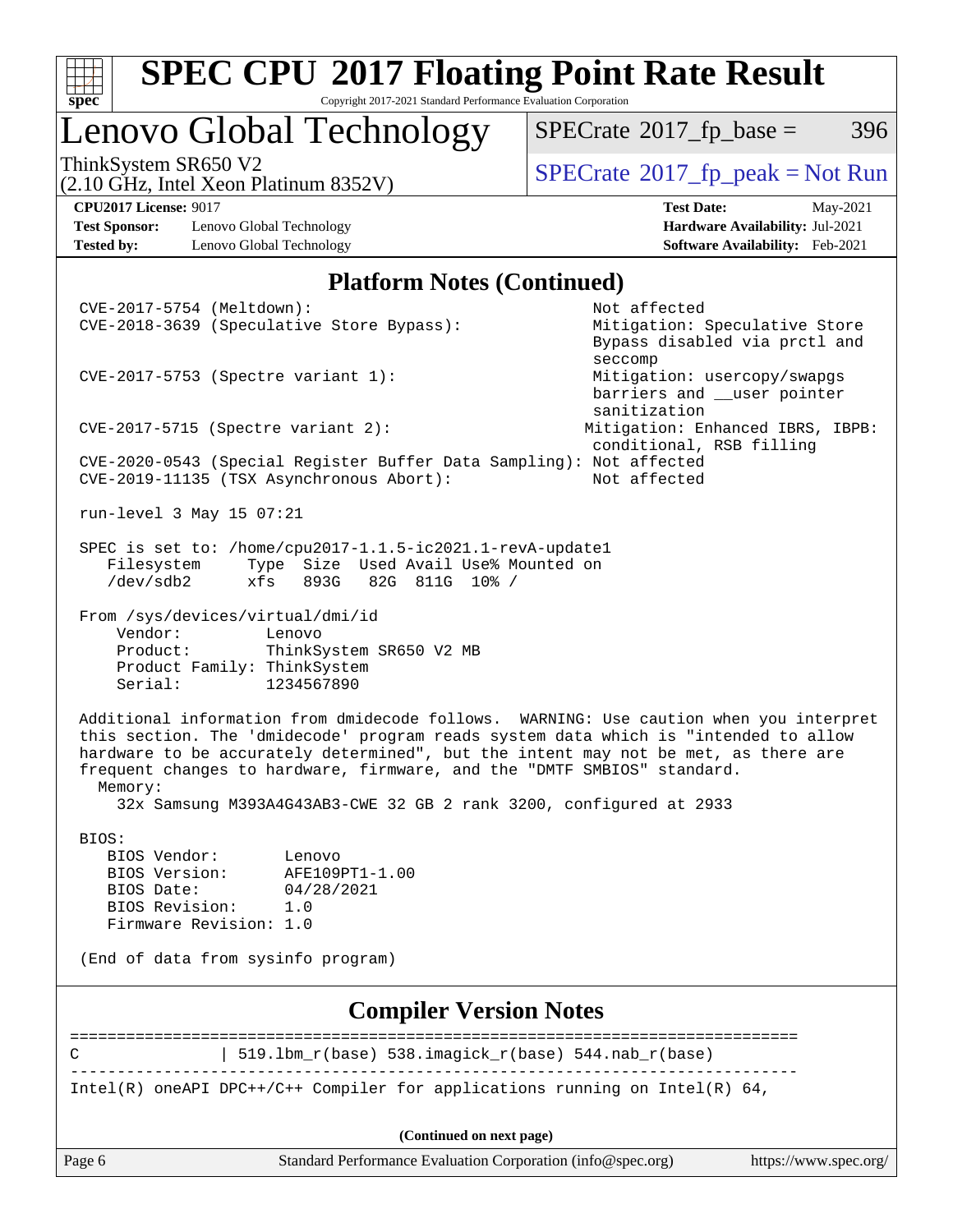

## **[SPEC CPU](http://www.spec.org/auto/cpu2017/Docs/result-fields.html#SPECCPU2017FloatingPointRateResult)[2017 Floating Point Rate Result](http://www.spec.org/auto/cpu2017/Docs/result-fields.html#SPECCPU2017FloatingPointRateResult)**

Copyright 2017-2021 Standard Performance Evaluation Corporation

Lenovo Global Technology

 $SPECTate@2017_fp\_base = 396$ 

(2.10 GHz, Intel Xeon Platinum 8352V)

ThinkSystem SR650 V2<br>
(2.10 GHz, Intel Xeon Platinum 8352V) [SPECrate](http://www.spec.org/auto/cpu2017/Docs/result-fields.html#SPECrate2017fppeak)®[2017\\_fp\\_peak = N](http://www.spec.org/auto/cpu2017/Docs/result-fields.html#SPECrate2017fppeak)ot Run

**[Test Sponsor:](http://www.spec.org/auto/cpu2017/Docs/result-fields.html#TestSponsor)** Lenovo Global Technology **[Hardware Availability:](http://www.spec.org/auto/cpu2017/Docs/result-fields.html#HardwareAvailability)** Jul-2021 **[Tested by:](http://www.spec.org/auto/cpu2017/Docs/result-fields.html#Testedby)** Lenovo Global Technology **[Software Availability:](http://www.spec.org/auto/cpu2017/Docs/result-fields.html#SoftwareAvailability)** Feb-2021

**[CPU2017 License:](http://www.spec.org/auto/cpu2017/Docs/result-fields.html#CPU2017License)** 9017 **[Test Date:](http://www.spec.org/auto/cpu2017/Docs/result-fields.html#TestDate)** May-2021

#### **[Compiler Version Notes \(Continued\)](http://www.spec.org/auto/cpu2017/Docs/result-fields.html#CompilerVersionNotes)**

|            | Version 2021.1 Build 20201113<br>Copyright (C) 1985-2020 Intel Corporation. All rights reserved.<br>_______________                                                                                                                                                                                                                                                                                                                                   |                       |
|------------|-------------------------------------------------------------------------------------------------------------------------------------------------------------------------------------------------------------------------------------------------------------------------------------------------------------------------------------------------------------------------------------------------------------------------------------------------------|-----------------------|
|            |                                                                                                                                                                                                                                                                                                                                                                                                                                                       |                       |
| $C++$      | $\vert$ 508.namd_r(base) 510.parest_r(base)                                                                                                                                                                                                                                                                                                                                                                                                           |                       |
|            | Intel(R) oneAPI DPC++/C++ Compiler for applications running on Intel(R) $64$ ,<br>Version 2021.1 Build 20201113<br>Copyright (C) 1985-2020 Intel Corporation. All rights reserved.                                                                                                                                                                                                                                                                    |                       |
|            | $C++$ , C $\qquad \qquad$   511.povray_r(base) 526.blender_r(base)                                                                                                                                                                                                                                                                                                                                                                                    |                       |
|            | $Intel(R)$ oneAPI DPC++/C++ Compiler for applications running on Intel(R) 64,<br>Version 2021.1 Build 20201113<br>Copyright (C) 1985-2020 Intel Corporation. All rights reserved.<br>Intel(R) oneAPI DPC++/C++ Compiler for applications running on Intel(R) $64$ ,                                                                                                                                                                                   |                       |
|            | Version 2021.1 Build 20201113<br>Copyright (C) 1985-2020 Intel Corporation. All rights reserved.<br>____________________                                                                                                                                                                                                                                                                                                                              |                       |
|            | $C++$ , C, Fortran   507.cactuBSSN_r(base)                                                                                                                                                                                                                                                                                                                                                                                                            |                       |
|            | Intel(R) oneAPI DPC++/C++ Compiler for applications running on Intel(R) $64$ ,<br>Version 2021.1 Build 20201113<br>Copyright (C) 1985-2020 Intel Corporation. All rights reserved.<br>Intel(R) oneAPI DPC++/C++ Compiler for applications running on Intel(R) $64$ ,<br>Version 2021.1 Build 20201113<br>Copyright (C) 1985-2020 Intel Corporation. All rights reserved.<br>Intel(R) Fortran Intel(R) 64 Compiler Classic for applications running on |                       |
|            | Intel(R) 64, Version 2021.1 Build 20201112_000000<br>Copyright (C) 1985-2020 Intel Corporation. All rights reserved.                                                                                                                                                                                                                                                                                                                                  |                       |
|            | Fortran   503.bwaves_r(base) 549.fotonik3d_r(base) 554.roms_r(base)                                                                                                                                                                                                                                                                                                                                                                                   |                       |
|            | Intel(R) Fortran Intel(R) 64 Compiler Classic for applications running on<br>Intel(R) 64, Version 2021.1 Build 20201112_000000<br>Copyright (C) 1985-2020 Intel Corporation. All rights reserved.                                                                                                                                                                                                                                                     |                       |
| Fortran, C | $ $ 521.wrf_r(base) 527.cam4_r(base)                                                                                                                                                                                                                                                                                                                                                                                                                  |                       |
|            | (Continued on next page)                                                                                                                                                                                                                                                                                                                                                                                                                              |                       |
| Page 7     | Standard Performance Evaluation Corporation (info@spec.org)                                                                                                                                                                                                                                                                                                                                                                                           | https://www.spec.org/ |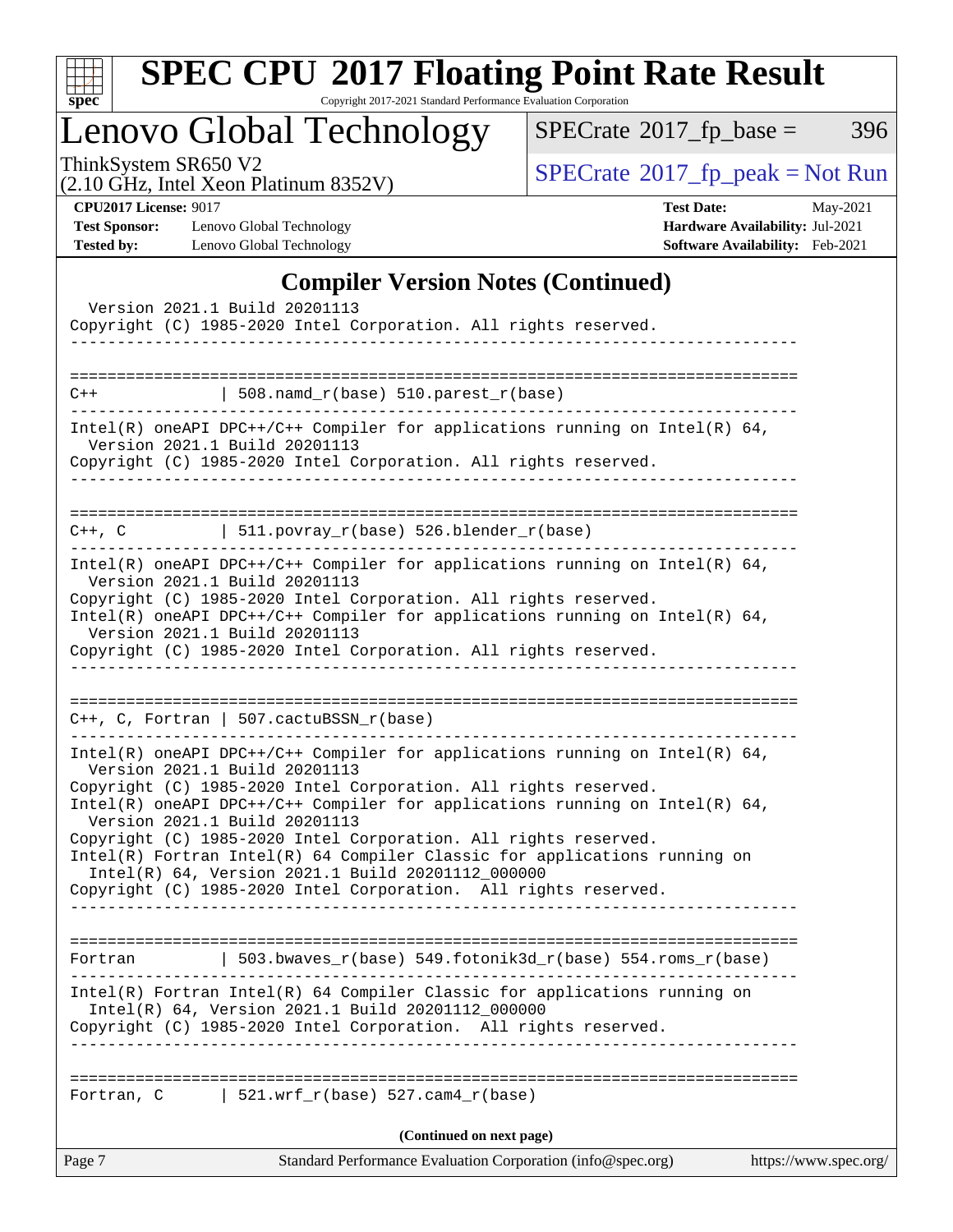

### Lenovo Global Technology

 $SPECTate@2017_fp\_base = 396$ 

(2.10 GHz, Intel Xeon Platinum 8352V)

ThinkSystem SR650 V2<br>  $\begin{array}{c} \text{SPECrate} \textcirc 2017 \text{ fp\_peak} = \text{Not Run} \end{array}$  $\begin{array}{c} \text{SPECrate} \textcirc 2017 \text{ fp\_peak} = \text{Not Run} \end{array}$  $\begin{array}{c} \text{SPECrate} \textcirc 2017 \text{ fp\_peak} = \text{Not Run} \end{array}$ 

**[Test Sponsor:](http://www.spec.org/auto/cpu2017/Docs/result-fields.html#TestSponsor)** Lenovo Global Technology **[Hardware Availability:](http://www.spec.org/auto/cpu2017/Docs/result-fields.html#HardwareAvailability)** Jul-2021 **[Tested by:](http://www.spec.org/auto/cpu2017/Docs/result-fields.html#Testedby)** Lenovo Global Technology **[Software Availability:](http://www.spec.org/auto/cpu2017/Docs/result-fields.html#SoftwareAvailability)** Feb-2021

**[CPU2017 License:](http://www.spec.org/auto/cpu2017/Docs/result-fields.html#CPU2017License)** 9017 **[Test Date:](http://www.spec.org/auto/cpu2017/Docs/result-fields.html#TestDate)** May-2021

### **[Compiler Version Notes \(Continued\)](http://www.spec.org/auto/cpu2017/Docs/result-fields.html#CompilerVersionNotes)**

------------------------------------------------------------------------------ Intel(R) Fortran Intel(R) 64 Compiler Classic for applications running on Intel(R) 64, Version 2021.1 Build 20201112\_000000 Copyright (C) 1985-2020 Intel Corporation. All rights reserved. Intel(R) oneAPI DPC++/C++ Compiler for applications running on Intel(R) 64, Version 2021.1 Build 20201113 Copyright (C) 1985-2020 Intel Corporation. All rights reserved. ------------------------------------------------------------------------------

### **[Base Compiler Invocation](http://www.spec.org/auto/cpu2017/Docs/result-fields.html#BaseCompilerInvocation)**

[C benchmarks](http://www.spec.org/auto/cpu2017/Docs/result-fields.html#Cbenchmarks): [icx](http://www.spec.org/cpu2017/results/res2021q2/cpu2017-20210525-26791.flags.html#user_CCbase_intel_icx_fe2d28d19ae2a5db7c42fe0f2a2aed77cb715edd4aeb23434404a8be6683fe239869bb6ca8154ca98265c2e3b9226a719a0efe2953a4a7018c379b7010ccf087)

[C++ benchmarks:](http://www.spec.org/auto/cpu2017/Docs/result-fields.html#CXXbenchmarks) [icpx](http://www.spec.org/cpu2017/results/res2021q2/cpu2017-20210525-26791.flags.html#user_CXXbase_intel_icpx_1e918ed14c436bf4b9b7c8bcdd51d4539fc71b3df010bd1e9f8732d9c34c2b2914e48204a846820f3c0ebb4095dea797a5c30b458ac0b6dffac65d78f781f5ca)

[Fortran benchmarks](http://www.spec.org/auto/cpu2017/Docs/result-fields.html#Fortranbenchmarks): [ifort](http://www.spec.org/cpu2017/results/res2021q2/cpu2017-20210525-26791.flags.html#user_FCbase_intel_ifort_8111460550e3ca792625aed983ce982f94888b8b503583aa7ba2b8303487b4d8a21a13e7191a45c5fd58ff318f48f9492884d4413fa793fd88dd292cad7027ca)

[Benchmarks using both Fortran and C](http://www.spec.org/auto/cpu2017/Docs/result-fields.html#BenchmarksusingbothFortranandC): [ifort](http://www.spec.org/cpu2017/results/res2021q2/cpu2017-20210525-26791.flags.html#user_CC_FCbase_intel_ifort_8111460550e3ca792625aed983ce982f94888b8b503583aa7ba2b8303487b4d8a21a13e7191a45c5fd58ff318f48f9492884d4413fa793fd88dd292cad7027ca) [icx](http://www.spec.org/cpu2017/results/res2021q2/cpu2017-20210525-26791.flags.html#user_CC_FCbase_intel_icx_fe2d28d19ae2a5db7c42fe0f2a2aed77cb715edd4aeb23434404a8be6683fe239869bb6ca8154ca98265c2e3b9226a719a0efe2953a4a7018c379b7010ccf087)

[Benchmarks using both C and C++](http://www.spec.org/auto/cpu2017/Docs/result-fields.html#BenchmarksusingbothCandCXX): [icpx](http://www.spec.org/cpu2017/results/res2021q2/cpu2017-20210525-26791.flags.html#user_CC_CXXbase_intel_icpx_1e918ed14c436bf4b9b7c8bcdd51d4539fc71b3df010bd1e9f8732d9c34c2b2914e48204a846820f3c0ebb4095dea797a5c30b458ac0b6dffac65d78f781f5ca) [icx](http://www.spec.org/cpu2017/results/res2021q2/cpu2017-20210525-26791.flags.html#user_CC_CXXbase_intel_icx_fe2d28d19ae2a5db7c42fe0f2a2aed77cb715edd4aeb23434404a8be6683fe239869bb6ca8154ca98265c2e3b9226a719a0efe2953a4a7018c379b7010ccf087)

[Benchmarks using Fortran, C, and C++:](http://www.spec.org/auto/cpu2017/Docs/result-fields.html#BenchmarksusingFortranCandCXX) [icpx](http://www.spec.org/cpu2017/results/res2021q2/cpu2017-20210525-26791.flags.html#user_CC_CXX_FCbase_intel_icpx_1e918ed14c436bf4b9b7c8bcdd51d4539fc71b3df010bd1e9f8732d9c34c2b2914e48204a846820f3c0ebb4095dea797a5c30b458ac0b6dffac65d78f781f5ca) [icx](http://www.spec.org/cpu2017/results/res2021q2/cpu2017-20210525-26791.flags.html#user_CC_CXX_FCbase_intel_icx_fe2d28d19ae2a5db7c42fe0f2a2aed77cb715edd4aeb23434404a8be6683fe239869bb6ca8154ca98265c2e3b9226a719a0efe2953a4a7018c379b7010ccf087) [ifort](http://www.spec.org/cpu2017/results/res2021q2/cpu2017-20210525-26791.flags.html#user_CC_CXX_FCbase_intel_ifort_8111460550e3ca792625aed983ce982f94888b8b503583aa7ba2b8303487b4d8a21a13e7191a45c5fd58ff318f48f9492884d4413fa793fd88dd292cad7027ca)

### **[Base Portability Flags](http://www.spec.org/auto/cpu2017/Docs/result-fields.html#BasePortabilityFlags)**

 503.bwaves\_r: [-DSPEC\\_LP64](http://www.spec.org/cpu2017/results/res2021q2/cpu2017-20210525-26791.flags.html#suite_basePORTABILITY503_bwaves_r_DSPEC_LP64) 507.cactuBSSN\_r: [-DSPEC\\_LP64](http://www.spec.org/cpu2017/results/res2021q2/cpu2017-20210525-26791.flags.html#suite_basePORTABILITY507_cactuBSSN_r_DSPEC_LP64) 508.namd\_r: [-DSPEC\\_LP64](http://www.spec.org/cpu2017/results/res2021q2/cpu2017-20210525-26791.flags.html#suite_basePORTABILITY508_namd_r_DSPEC_LP64) 510.parest\_r: [-DSPEC\\_LP64](http://www.spec.org/cpu2017/results/res2021q2/cpu2017-20210525-26791.flags.html#suite_basePORTABILITY510_parest_r_DSPEC_LP64) 511.povray\_r: [-DSPEC\\_LP64](http://www.spec.org/cpu2017/results/res2021q2/cpu2017-20210525-26791.flags.html#suite_basePORTABILITY511_povray_r_DSPEC_LP64) 519.lbm\_r: [-DSPEC\\_LP64](http://www.spec.org/cpu2017/results/res2021q2/cpu2017-20210525-26791.flags.html#suite_basePORTABILITY519_lbm_r_DSPEC_LP64) 521.wrf\_r: [-DSPEC\\_LP64](http://www.spec.org/cpu2017/results/res2021q2/cpu2017-20210525-26791.flags.html#suite_basePORTABILITY521_wrf_r_DSPEC_LP64) [-DSPEC\\_CASE\\_FLAG](http://www.spec.org/cpu2017/results/res2021q2/cpu2017-20210525-26791.flags.html#b521.wrf_r_baseCPORTABILITY_DSPEC_CASE_FLAG) [-convert big\\_endian](http://www.spec.org/cpu2017/results/res2021q2/cpu2017-20210525-26791.flags.html#user_baseFPORTABILITY521_wrf_r_convert_big_endian_c3194028bc08c63ac5d04de18c48ce6d347e4e562e8892b8bdbdc0214820426deb8554edfa529a3fb25a586e65a3d812c835984020483e7e73212c4d31a38223) 526.blender\_r: [-DSPEC\\_LP64](http://www.spec.org/cpu2017/results/res2021q2/cpu2017-20210525-26791.flags.html#suite_basePORTABILITY526_blender_r_DSPEC_LP64) [-DSPEC\\_LINUX](http://www.spec.org/cpu2017/results/res2021q2/cpu2017-20210525-26791.flags.html#b526.blender_r_baseCPORTABILITY_DSPEC_LINUX) [-funsigned-char](http://www.spec.org/cpu2017/results/res2021q2/cpu2017-20210525-26791.flags.html#user_baseCPORTABILITY526_blender_r_force_uchar_40c60f00ab013830e2dd6774aeded3ff59883ba5a1fc5fc14077f794d777847726e2a5858cbc7672e36e1b067e7e5c1d9a74f7176df07886a243d7cc18edfe67) 527.cam4\_r: [-DSPEC\\_LP64](http://www.spec.org/cpu2017/results/res2021q2/cpu2017-20210525-26791.flags.html#suite_basePORTABILITY527_cam4_r_DSPEC_LP64) [-DSPEC\\_CASE\\_FLAG](http://www.spec.org/cpu2017/results/res2021q2/cpu2017-20210525-26791.flags.html#b527.cam4_r_baseCPORTABILITY_DSPEC_CASE_FLAG) 538.imagick\_r: [-DSPEC\\_LP64](http://www.spec.org/cpu2017/results/res2021q2/cpu2017-20210525-26791.flags.html#suite_basePORTABILITY538_imagick_r_DSPEC_LP64) 544.nab\_r: [-DSPEC\\_LP64](http://www.spec.org/cpu2017/results/res2021q2/cpu2017-20210525-26791.flags.html#suite_basePORTABILITY544_nab_r_DSPEC_LP64) 549.fotonik3d\_r: [-DSPEC\\_LP64](http://www.spec.org/cpu2017/results/res2021q2/cpu2017-20210525-26791.flags.html#suite_basePORTABILITY549_fotonik3d_r_DSPEC_LP64)

**(Continued on next page)**

Page 8 Standard Performance Evaluation Corporation [\(info@spec.org\)](mailto:info@spec.org) <https://www.spec.org/>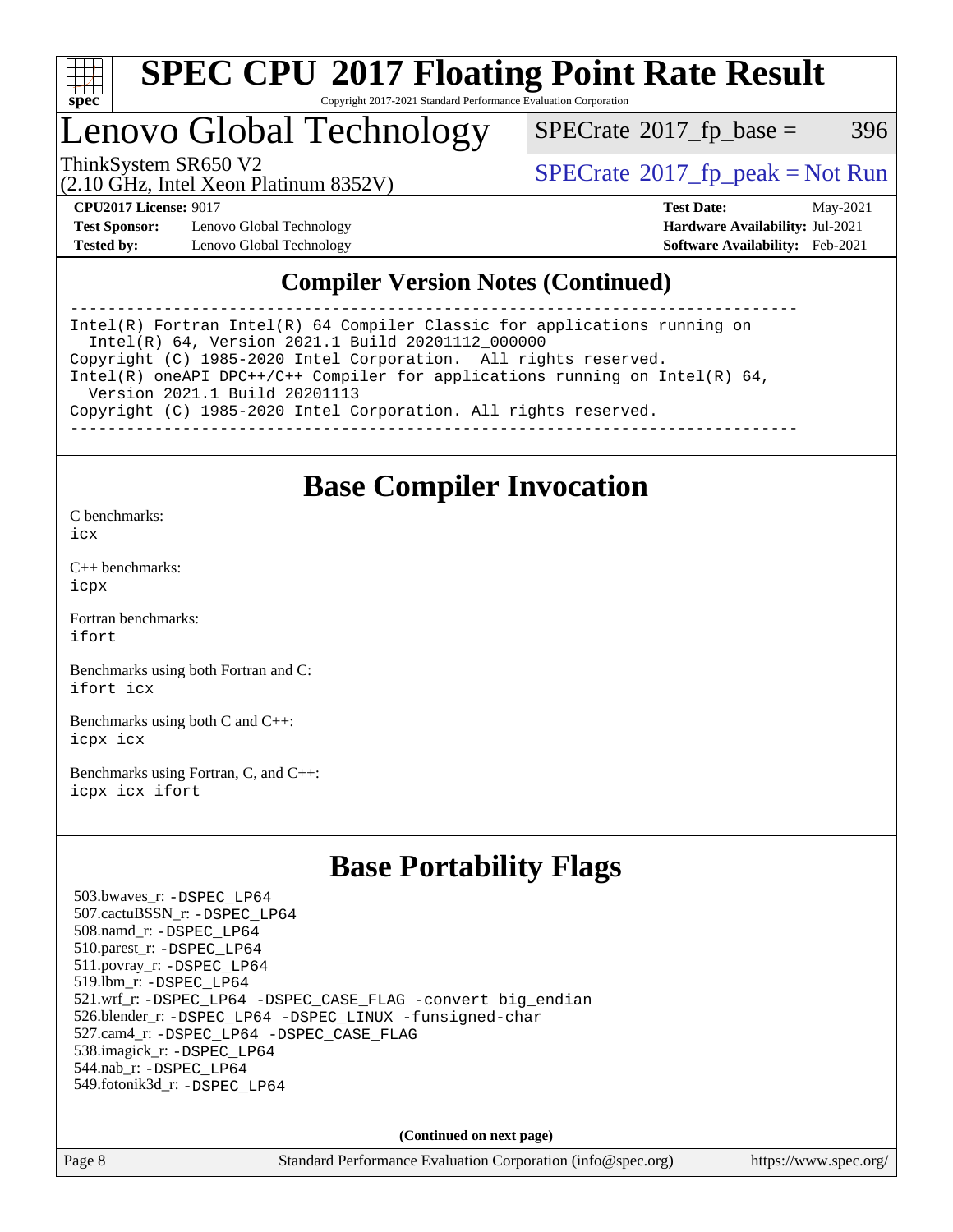

### Lenovo Global Technology

 $SPECTate@2017_fp\_base = 396$ 

ThinkSystem SR650 V2<br>  $\begin{array}{c} \text{SPECrate} \textcirc 2017 \text{ fp\_peak} = \text{Not Run} \end{array}$  $\begin{array}{c} \text{SPECrate} \textcirc 2017 \text{ fp\_peak} = \text{Not Run} \end{array}$  $\begin{array}{c} \text{SPECrate} \textcirc 2017 \text{ fp\_peak} = \text{Not Run} \end{array}$ 

(2.10 GHz, Intel Xeon Platinum 8352V)

**[CPU2017 License:](http://www.spec.org/auto/cpu2017/Docs/result-fields.html#CPU2017License)** 9017 **[Test Date:](http://www.spec.org/auto/cpu2017/Docs/result-fields.html#TestDate)** May-2021 **[Test Sponsor:](http://www.spec.org/auto/cpu2017/Docs/result-fields.html#TestSponsor)** Lenovo Global Technology **[Hardware Availability:](http://www.spec.org/auto/cpu2017/Docs/result-fields.html#HardwareAvailability)** Jul-2021 **[Tested by:](http://www.spec.org/auto/cpu2017/Docs/result-fields.html#Testedby)** Lenovo Global Technology **[Software Availability:](http://www.spec.org/auto/cpu2017/Docs/result-fields.html#SoftwareAvailability)** Feb-2021

### **[Base Portability Flags \(Continued\)](http://www.spec.org/auto/cpu2017/Docs/result-fields.html#BasePortabilityFlags)**

554.roms\_r: [-DSPEC\\_LP64](http://www.spec.org/cpu2017/results/res2021q2/cpu2017-20210525-26791.flags.html#suite_basePORTABILITY554_roms_r_DSPEC_LP64)

### **[Base Optimization Flags](http://www.spec.org/auto/cpu2017/Docs/result-fields.html#BaseOptimizationFlags)**

[C benchmarks](http://www.spec.org/auto/cpu2017/Docs/result-fields.html#Cbenchmarks):

```
-w-std=c11-m64-Wl,-z,muldefs-xCORE-AVX512-Ofast-ffast-math
-flto -mfpmath=sse -funroll-loops -qopt-mem-layout-trans=4
-mbranches-within-32B-boundaries -ljemalloc
-L/usr/local/jemalloc64-5.0.1/lib
```
[C++ benchmarks:](http://www.spec.org/auto/cpu2017/Docs/result-fields.html#CXXbenchmarks)

```
-w -m64 -Wl,-z,muldefs -xCORE-AVX512 -Ofast -ffast-math -flto
-mfpmath=sse -funroll-loops -qopt-mem-layout-trans=4
-mbranches-within-32B-boundaries -ljemalloc
-L/usr/local/jemalloc64-5.0.1/lib
```
[Fortran benchmarks](http://www.spec.org/auto/cpu2017/Docs/result-fields.html#Fortranbenchmarks):

```
-w -m64 -Wl,-z,muldefs -xCORE-AVX512 -O3 -ipo -no-prec-div
-qopt-prefetch -ffinite-math-only
-qopt-multiple-gather-scatter-by-shuffles -qopt-mem-layout-trans=4
-nostandard-realloc-lhs -align array32byte -auto
-mbranches-within-32B-boundaries -ljemalloc
-L/usr/local/jemalloc64-5.0.1/lib
```
[Benchmarks using both Fortran and C](http://www.spec.org/auto/cpu2017/Docs/result-fields.html#BenchmarksusingbothFortranandC):

```
-w -m64 -std=c11 -Wl,-z,muldefs -xCORE-AVX512 -Ofast -ffast-math
-flto -mfpmath=sse -funroll-loops -qopt-mem-layout-trans=4 -O3 -ipo
-no-prec-div -qopt-prefetch -ffinite-math-only
-qopt-multiple-gather-scatter-by-shuffles
-mbranches-within-32B-boundaries -nostandard-realloc-lhs
-align array32byte -auto -ljemalloc -L/usr/local/jemalloc64-5.0.1/lib
```
[Benchmarks using both C and C++](http://www.spec.org/auto/cpu2017/Docs/result-fields.html#BenchmarksusingbothCandCXX):

```
-w -m64 -std=c11 -Wl,-z,muldefs -xCORE-AVX512 -Ofast -ffast-math
-flto -mfpmath=sse -funroll-loops -qopt-mem-layout-trans=4
-mbranches-within-32B-boundaries -ljemalloc
-L/usr/local/jemalloc64-5.0.1/lib
```
[Benchmarks using Fortran, C, and C++:](http://www.spec.org/auto/cpu2017/Docs/result-fields.html#BenchmarksusingFortranCandCXX)

```
-w -m64 -std=c11 -Wl,-z,muldefs -xCORE-AVX512 -Ofast -ffast-math
-flto -mfpmath=sse -funroll-loops -qopt-mem-layout-trans=4 -O3
-no-prec-div -qopt-prefetch -ffinite-math-only
-qopt-multiple-gather-scatter-by-shuffles
-mbranches-within-32B-boundaries -nostandard-realloc-lhs
```
**(Continued on next page)**